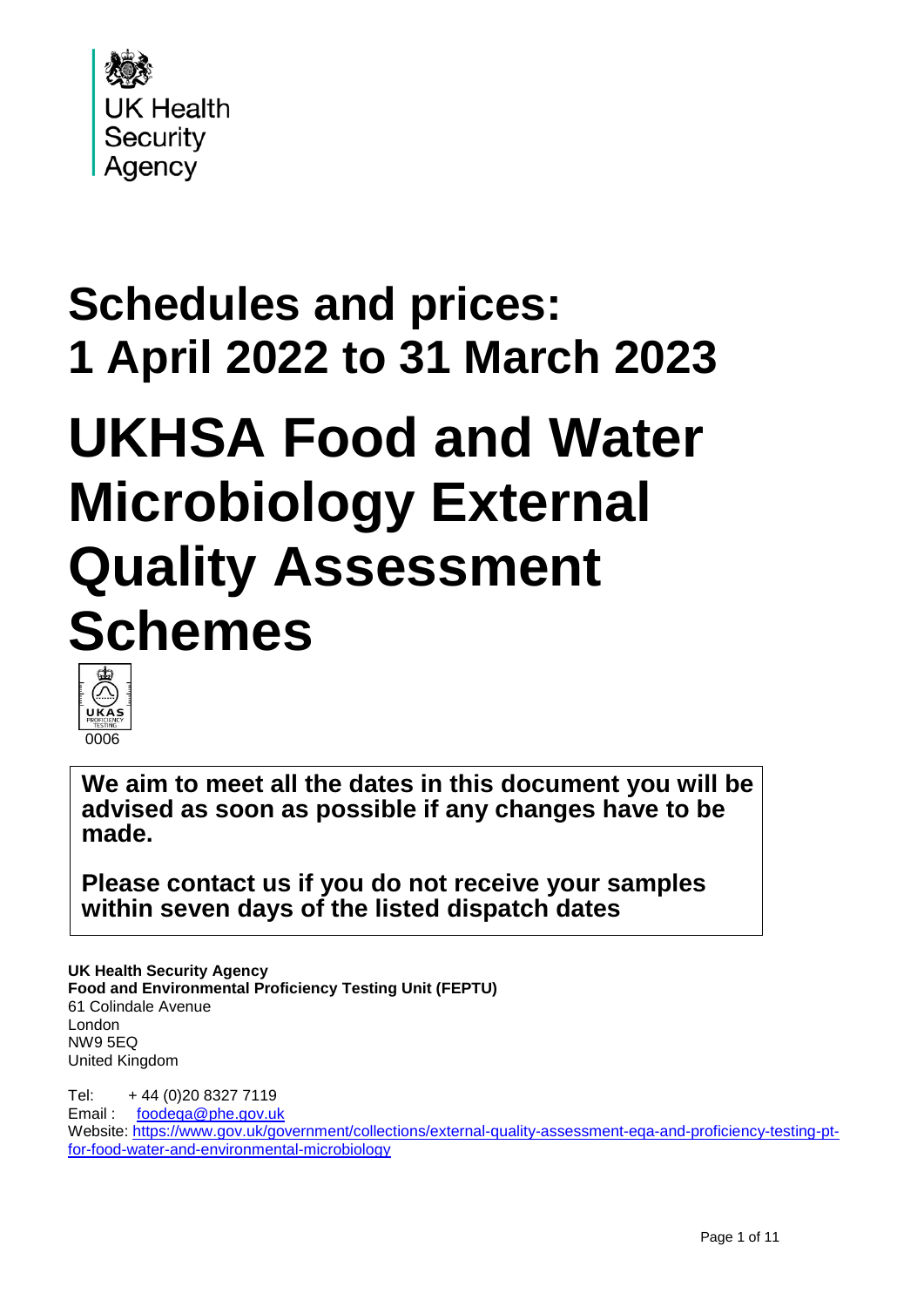#### **STANDARD SCHEME food microbiology examinations**

#### **Sample schedule for 1 April 2022 to 31 March 2023**

| <b>Distribution</b><br>number | <b>Sample</b><br>numbers | <b>Dispatch</b><br>date | Date results<br>due by | <b>Examinations and enumerations required</b><br>Up to three sets of results can be reported |
|-------------------------------|--------------------------|-------------------------|------------------------|----------------------------------------------------------------------------------------------|
| 348                           | S0733                    | 09/05/2022              | 17/06/2022             | Campylobacter spp. detection                                                                 |
|                               | S0734                    |                         |                        | Campylobacter spp. enumeration                                                               |
|                               |                          |                         |                        | Escherichia coli O157 detection                                                              |
|                               |                          |                         |                        | Salmonella spp. detection                                                                    |
|                               |                          |                         |                        | Aerobic colony count                                                                         |
|                               |                          |                         |                        | Enterobacteriaceae enumeration                                                               |
| 350                           | S0737                    | 04/07/2022              | 12/08/2022             | <b>Presumptive Bacillus cereus enumeration</b>                                               |
|                               | S0738                    |                         |                        | Coagulase-positive staphylococci enumeration                                                 |
|                               |                          |                         |                        | Listeria spp. (including L. mono) enumeration                                                |
|                               |                          |                         |                        | Listeria monocytogenes enumeration                                                           |
|                               |                          |                         |                        | Aerobic colony count                                                                         |
|                               |                          |                         |                        | <b>Coliform enumeration</b>                                                                  |
| 352                           | S0741                    | 05/09/2022              | 14/10/2022             | Cronobacter spp. detection                                                                   |
|                               |                          |                         |                        | Listeria spp. (including L. mono) detection                                                  |
|                               | S0742                    |                         |                        | Listeria monocytogenes detection                                                             |
|                               |                          |                         |                        | <b>Clostridium perfringens enumeration</b>                                                   |
|                               |                          |                         |                        | Aerobic colony count                                                                         |
|                               |                          |                         |                        | Escherichia coli enumeration                                                                 |
| 354                           | S0745                    | 07/11/2022              | 16/12/2022             | Campylobacter spp. detection                                                                 |
|                               | S0746                    |                         |                        | Campylobacter spp. enumeration                                                               |
|                               |                          |                         |                        | Escherichia coli 0157 detection                                                              |
|                               |                          |                         |                        | Salmonella spp. detection                                                                    |
|                               |                          |                         |                        | Aerobic colony count                                                                         |
|                               |                          |                         |                        | Enterobacteriaceae enumeration                                                               |
|                               |                          |                         |                        | Yersinia enterocolitica                                                                      |
| 356                           | S0749                    | 30/01/2023              | 10/03/2023             | <b>Presumptive Bacillus cereus enumeration</b>                                               |
|                               | S0750                    |                         |                        | Coagulase-positive staphylococci enumeration                                                 |
|                               |                          |                         |                        | Listeria spp. (including L. mono) enumeration                                                |
|                               |                          |                         |                        | Listeria monocytogenes enumeration                                                           |
|                               |                          |                         |                        | Aerobic colony count                                                                         |
|                               |                          |                         |                        | <b>Coliform enumeration</b>                                                                  |
| 358                           | S0753                    | 13/03/2023              | 21/04/2023             | Listeria spp. (including L. mono) detection                                                  |
|                               | S0754                    |                         |                        | Listeria monocytogenes detection                                                             |
|                               |                          |                         |                        | Salmonella spp. detection                                                                    |
|                               |                          |                         |                        | <b>Clostridium perfringens enumeration</b>                                                   |
|                               |                          |                         |                        | Sulfite-reducing anaerobic bacteria                                                          |
|                               |                          |                         |                        | Aerobic colony count                                                                         |
|                               |                          |                         |                        | Escherichia coli enumeration                                                                 |

**Note for this scheme molecular methods can be used for pathogen examination or as a confirmation test**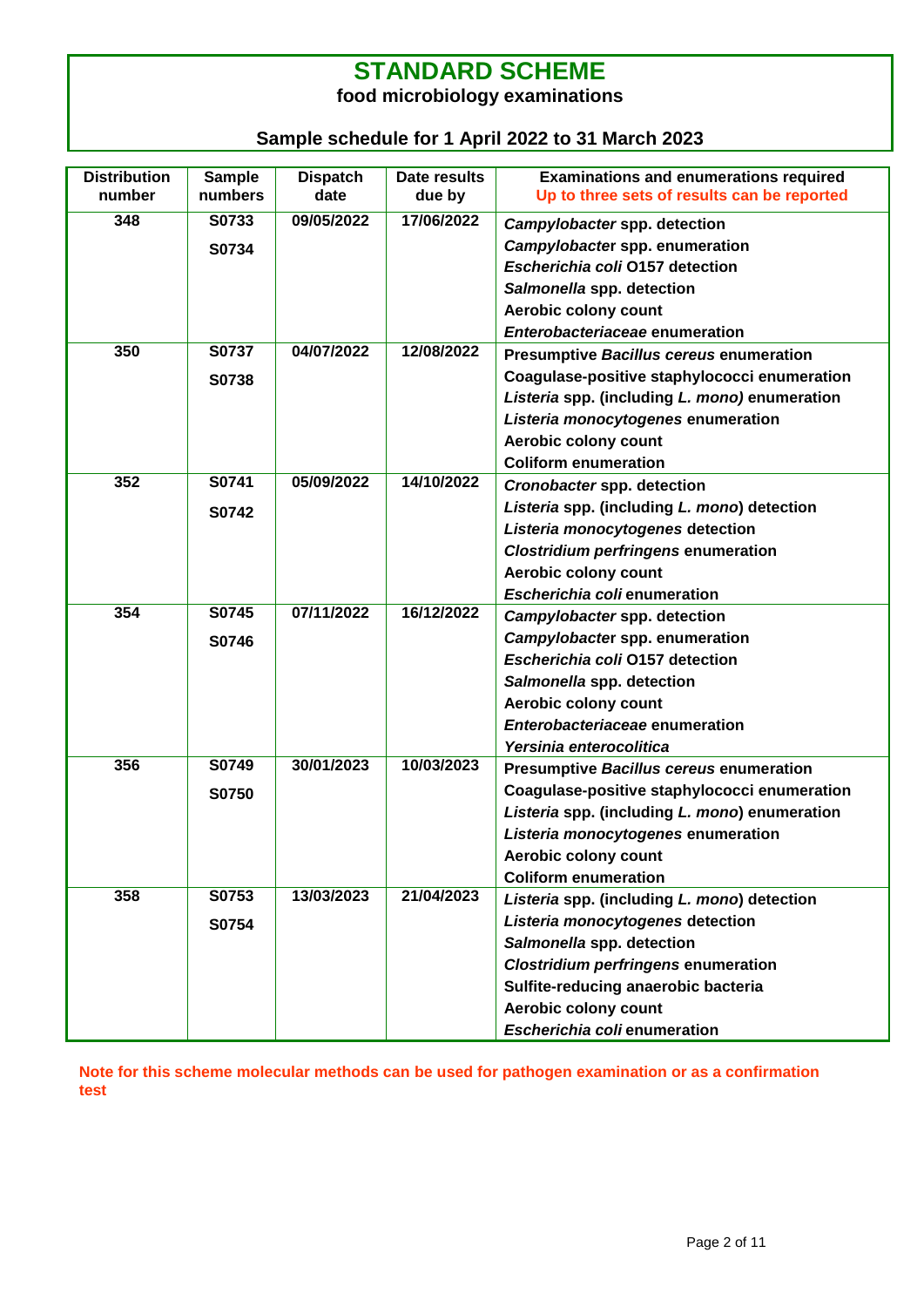### **EUROPEAN MICROBIOLOGY LEGISLATION SCHEME**

#### **Regulation (EC) 2073/2005 Microbiological Criteria for Foodstuffs associated with Regulation (EC) 852/2004 and subsequent amendments**

#### **food microbiology examinations**

#### **Sample schedule for 1 April 2022 to 31 March 2023**

| <b>Distribution</b><br>number | <b>Sample</b><br>numbers                        | <b>Dispatch</b><br>date | Date results<br>due by | Food category           | <b>Examinations and</b><br>enumerations required |
|-------------------------------|-------------------------------------------------|-------------------------|------------------------|-------------------------|--------------------------------------------------|
| EFL59                         | <b>EFL175</b><br><b>EFL176</b><br><b>EFL177</b> | 04/07/2022              | 05/08/2022             | <b>Meat</b>             |                                                  |
| EFL60                         | <b>EFL178</b><br><b>EFL179</b><br><b>EFL180</b> | 07/11/2022              | 09/12/2022             | <b>Dairy</b>            | <b>According to the Food Safety</b>              |
| EFL61                         | <b>EFL181</b><br><b>EFL182</b><br><b>EFL183</b> | 30/01/2023              | 03/03/2023             | Ready to eat<br>product | or Process Hygiene Criteria                      |
| EFL62                         | <b>EFL184</b><br><b>EFL185</b><br><b>EFL186</b> | 13/03/2023              | 14/04/2023             | <b>Miscellaneous</b>    |                                                  |

#### **NON-PATHOGEN SCHEME food microbiology examinations**

| <b>Distribution</b><br>number | <b>Sample</b><br>numbers       | <b>Dispatch</b><br>date | Date results<br>due by | <b>Examinations and enumerations required</b><br>Up to three sets of results can be reported                                                            |
|-------------------------------|--------------------------------|-------------------------|------------------------|---------------------------------------------------------------------------------------------------------------------------------------------------------|
| <b>NP071</b>                  | <b>NP0197</b><br><b>NP0198</b> | 09/05/2022              | 24/06/2022             | Pseudomonas spp.<br><b>Yeasts</b><br><b>Moulds</b><br><b>Coliforms</b>                                                                                  |
| <b>NP072</b>                  | <b>NP0199</b><br><b>NP0200</b> | 05/09/2022              | 21/10/2022             | <b>Enterobacteriaceae</b><br>Escherichia coli<br><b>Enterococci</b><br>Lactic acid bacteria<br>Aerobic colony count at 30°C                             |
| <b>NP073</b>                  | <b>NP0201</b><br><b>NP0202</b> | 30/01/2023              | 17/03/2023             | All the above enumerations are included for all<br>samples.<br>An option to register for PYM (Pseudomonas spp.,<br>yeasts and moulds only) is available |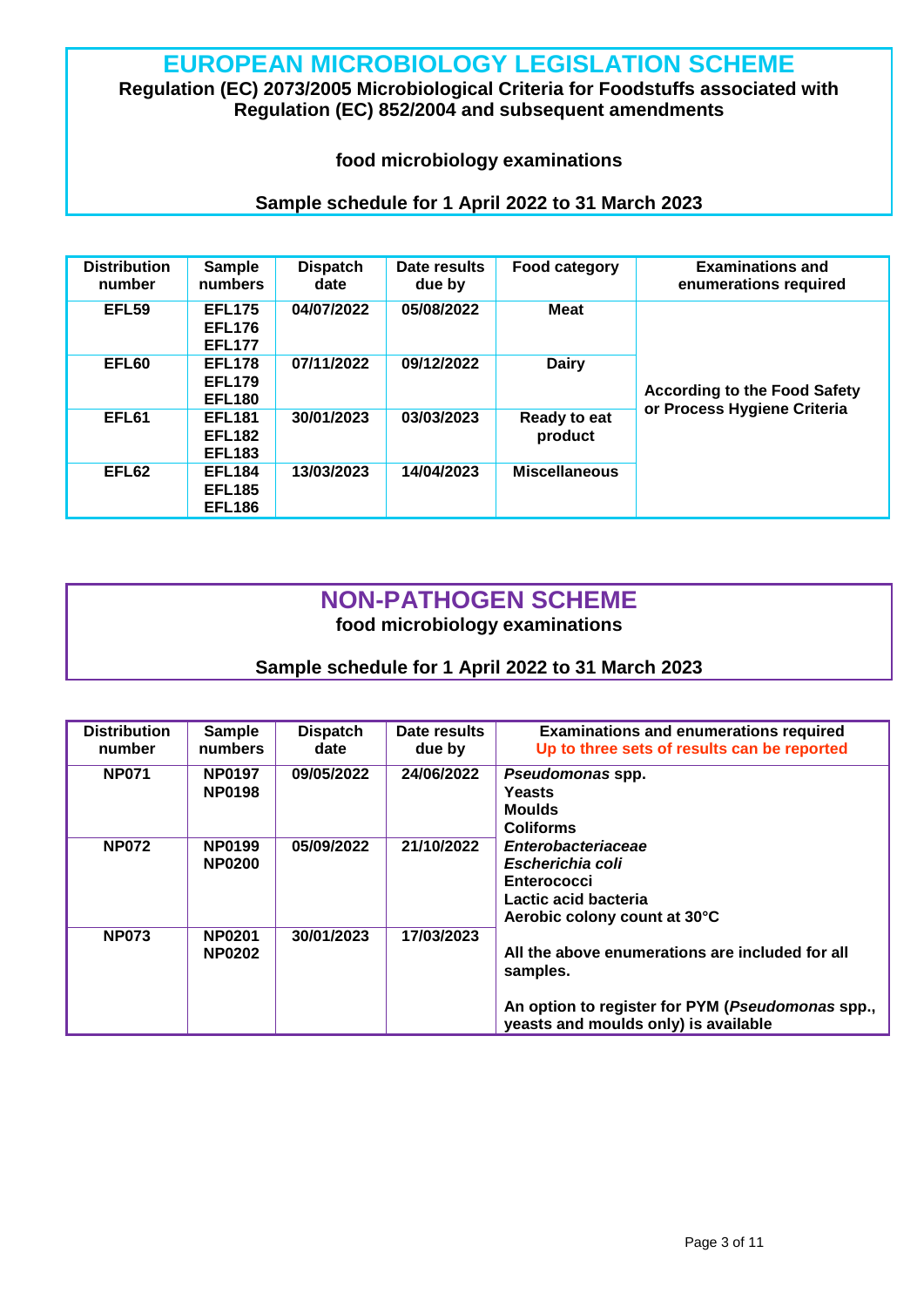# **SHELLFISH SCHEME**

**food microbiology examinations**

#### **Sample schedule for 1 April 2022 to 31 March 2023**

| <b>Distribution</b><br>number | <b>Sample</b><br>numbers       | <b>Dispatch</b><br>date | Date results<br>due by | <b>Examinations and enumerations required</b>     |
|-------------------------------|--------------------------------|-------------------------|------------------------|---------------------------------------------------|
| <b>SF071</b>                  | <b>SF0150</b><br><b>SF0151</b> | 04/07/2022              | 05/08/2022             |                                                   |
| <b>SF072</b>                  | <b>SF0152</b><br><b>SF0153</b> | 07/11/2022              | 09/12/2022             | Escherichia coli MPN<br>Salmonella spp. detection |
| <b>SF073</b>                  | <b>SF0154</b><br><b>SF0155</b> | 13/03/2023              | 14/04/2023             |                                                   |

#### **PATHOGENIC** *VIBRIO* **SCHEME food and water microbiology examinations**

**Sample schedule for 1 April 2022 to 31 March 2023**

| <b>Distribution</b><br>number | <b>Sample</b><br>numbers | <b>Dispatch</b><br>date | Date results<br>due by | <b>Examinations and enumerations required</b>                           |
|-------------------------------|--------------------------|-------------------------|------------------------|-------------------------------------------------------------------------|
| V063                          | V0166<br>V0167           | 04/07/2022              | 05/08/2022             | Detection:                                                              |
| V064                          | <b>V0168</b><br>V0169    | 07/11/2022              | 09/12/2022             | Vibrio cholerae non-O1 and non-O139 strains<br><b>Vibrio vulnificus</b> |
| V065                          | <b>V0170</b><br>V0171    | 13/03/2023              | 14/04/2023             | Detection and enumeration:<br>Vibrio parahaemolyticus                   |

#### *STAPHYLOCOCCUS AUREUS* **ENTEROTOXIN SCHEME food microbiology examinations**

| <b>Distribution</b><br>number | <b>Sample</b><br>numbers       | <b>Dispatch</b><br>date | Date results<br>due by | <b>Examinations required</b>      |
|-------------------------------|--------------------------------|-------------------------|------------------------|-----------------------------------|
| <b>STA047</b>                 | ST0093<br><b>ST0094</b>        | 09/05/2022              | 10/06/2022             |                                   |
| <b>STA048</b>                 | <b>ST0095</b><br><b>ST0096</b> | 05/09/2022              | 07/10/2022             | Staphylococcus aureus enterotoxin |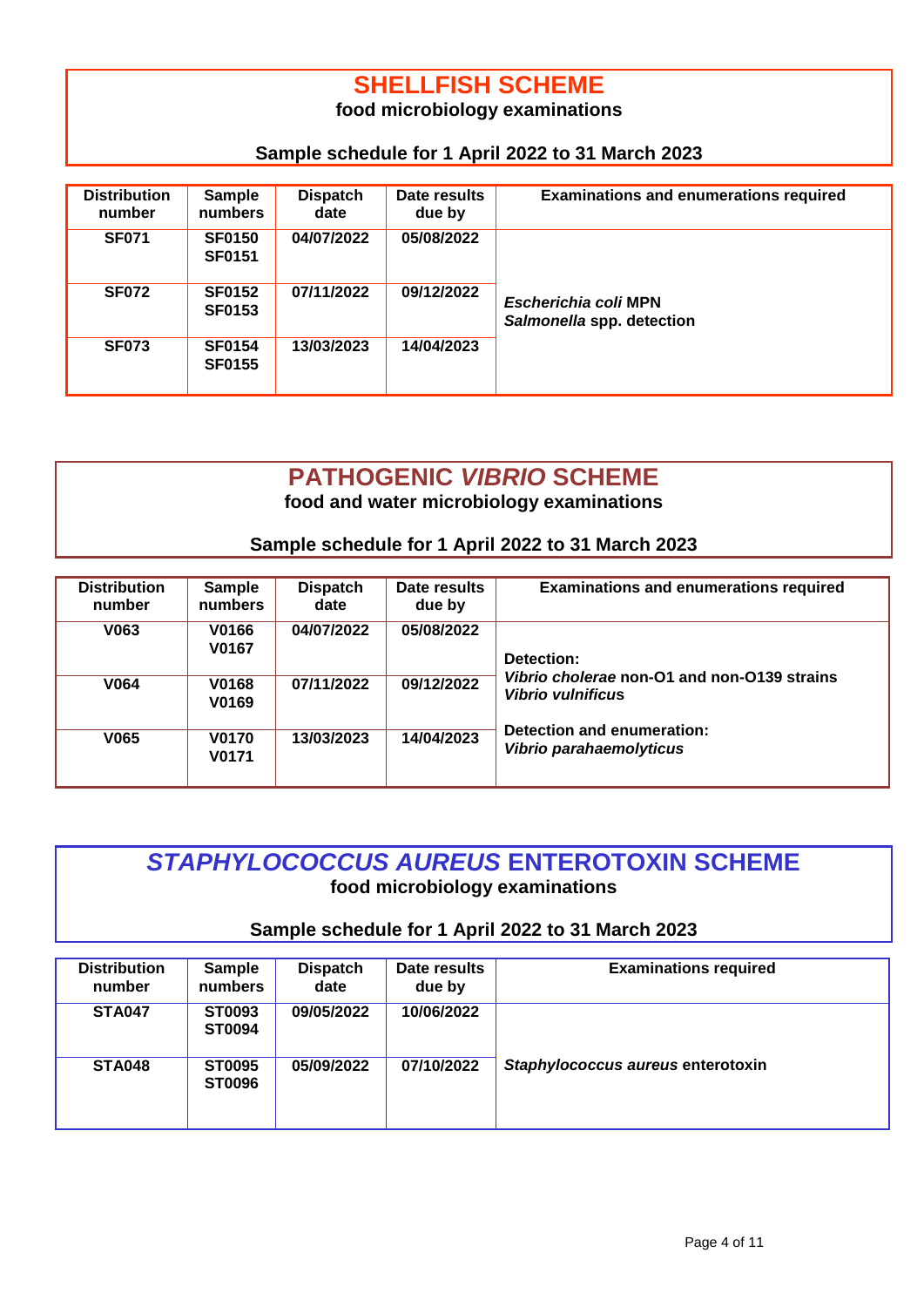#### **ENVIRONMENTAL SWAB SCHEME**

#### **environmental microbiology examinations**

#### **Sample schedule for 1 April 2022 to 31 March 2023**

| <b>Distribution</b><br>number | <b>Sample</b><br>numbers       | <b>Dispatch</b><br>date | Date results<br>due by | <b>Examinations required</b>                                                                                                                                                                                      |
|-------------------------------|--------------------------------|-------------------------|------------------------|-------------------------------------------------------------------------------------------------------------------------------------------------------------------------------------------------------------------|
| <b>ES25</b>                   | <b>ES0049</b><br><b>ES0050</b> | 09/05/2022              | 03/06/2022             | Relevant pathogen relating to outbreak details as<br>provided on the request form<br>Campylobacter spp.<br>Coagulase-positive staphylococci<br>Escherichia coli 0157<br>Listeria monocytogenes<br>Salmonella spp. |
| <b>ES26</b>                   | <b>ES0051</b><br><b>ES0052</b> | 05/09/2022              | 30/09/2022             | <b>Enumeration of hygiene indicator organisms</b><br>Aerobic colony count<br><b>Bacillus cereus</b><br>Escherichia coli<br><b>Enterobacteriaceae</b><br>Listeria spp.                                             |
| <b>ES27</b>                   | <b>ES0053</b><br><b>ES0054</b> | 07/11/2022              | 02/12/2022             | Relevant pathogen relating to outbreak details as<br>provided on the request form<br>Campylobacter spp.<br>Coagulase-positive staphylococci<br>Escherichia coli 0157<br>Listeria monocytogenes<br>Salmonella spp. |
| <b>ES28</b>                   | <b>ES0055</b><br><b>ES0056</b> | 13/03/2023              | 07/04/2023             | <b>Enumeration of hygiene indicator organisms</b><br>Aerobic colony count<br><b>Bacillus cereus</b><br>Escherichia coli<br><b>Enterobacteriaceae</b><br>Listeria spp.                                             |

#### **SHIGA TOXIN-PRODUCING** *ESCHERICHIA COLI* **SCHEME food microbiology examinations**

| <b>Distribution</b><br>number | <b>Sample</b><br>numbers       | <b>Dispatch</b><br>date | Date results<br>due by | <b>Examinations required</b><br>Samples can only be examined using molecular<br>methods                                                 |
|-------------------------------|--------------------------------|-------------------------|------------------------|-----------------------------------------------------------------------------------------------------------------------------------------|
| STX <sub>12</sub>             | <b>STX023</b><br><b>STX024</b> | 04/07/2022              | 29/07/2022             | Detection of the major virulence genes associated<br>with Escherichia coli serogroups 0157, 0111, 026,<br>0103, 0145 and 0104:H4 (STEC) |
| STX <sub>13</sub>             | <b>STX025</b><br><b>STX026</b> | 30/01/2023              | 24/02/2023             | Includes detection of stx-coding genes and the<br>presence of the intimin-coding gene eae                                               |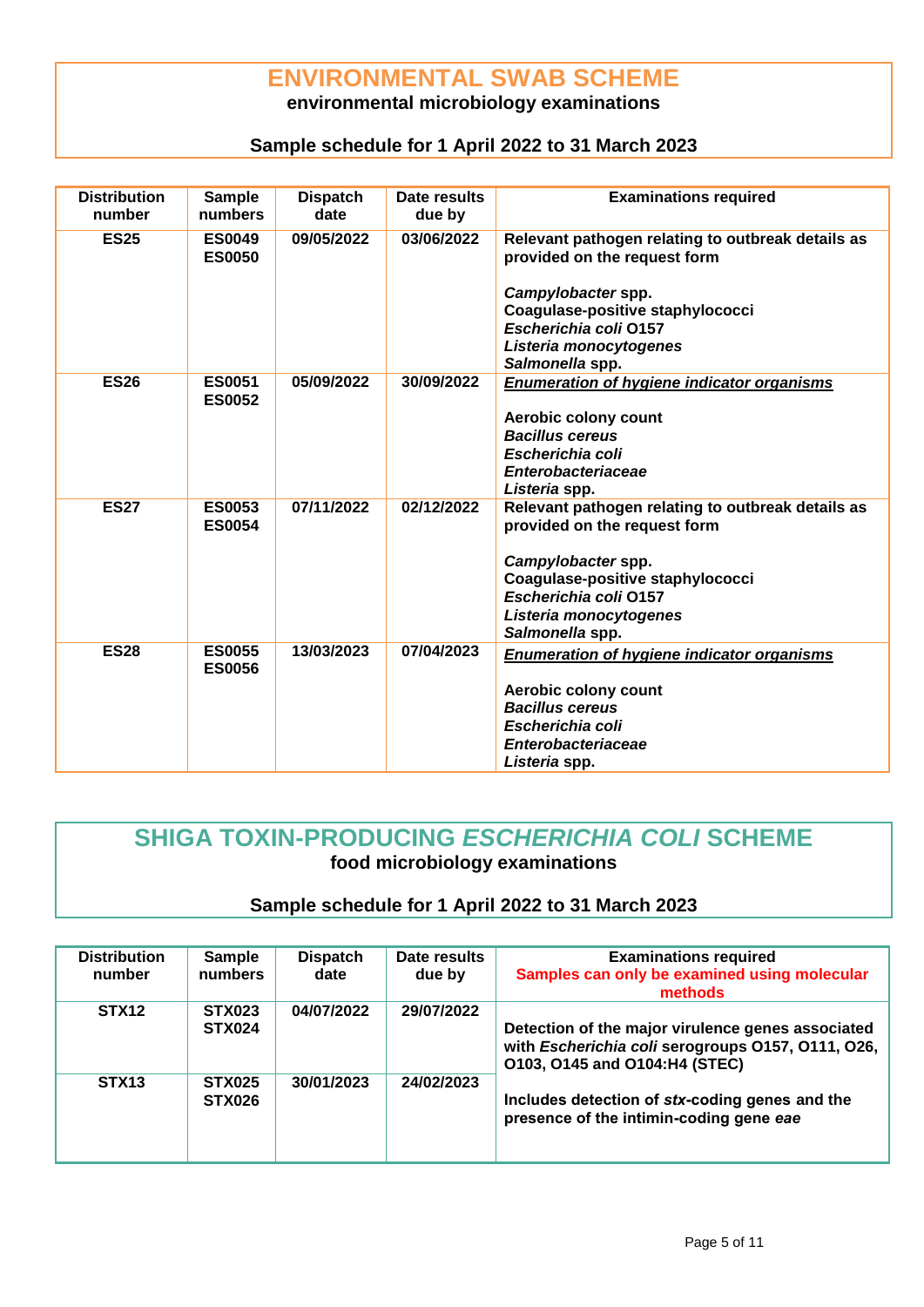# **NOROVIRUS AND HEPATITIS A VIRUS SCHEME**

**(non accredited)**

**food and water microbiology examinations**

| <b>Distribution</b><br>number | <b>Sample</b><br>numbers         | <b>Dispatch</b><br>date | Date results<br>due by | <b>Examinations required</b><br>Samples can only be examined using molecular<br>methods |
|-------------------------------|----------------------------------|-------------------------|------------------------|-----------------------------------------------------------------------------------------|
| <b>NHV011</b>                 | <b>NHV0021</b><br><b>NHV0022</b> | 07/11/2022              | 09/12/2022             | Detection of Norovirus GI and GII and Hepatitis A<br>Virus                              |
| <b>NHV012</b>                 | <b>NHV0023</b><br><b>NHV0024</b> | 13/03/2023              | 14/04/2023             | Optional: Quantification of Norovirus GI and GII and<br><b>Hepatitis A Virus</b>        |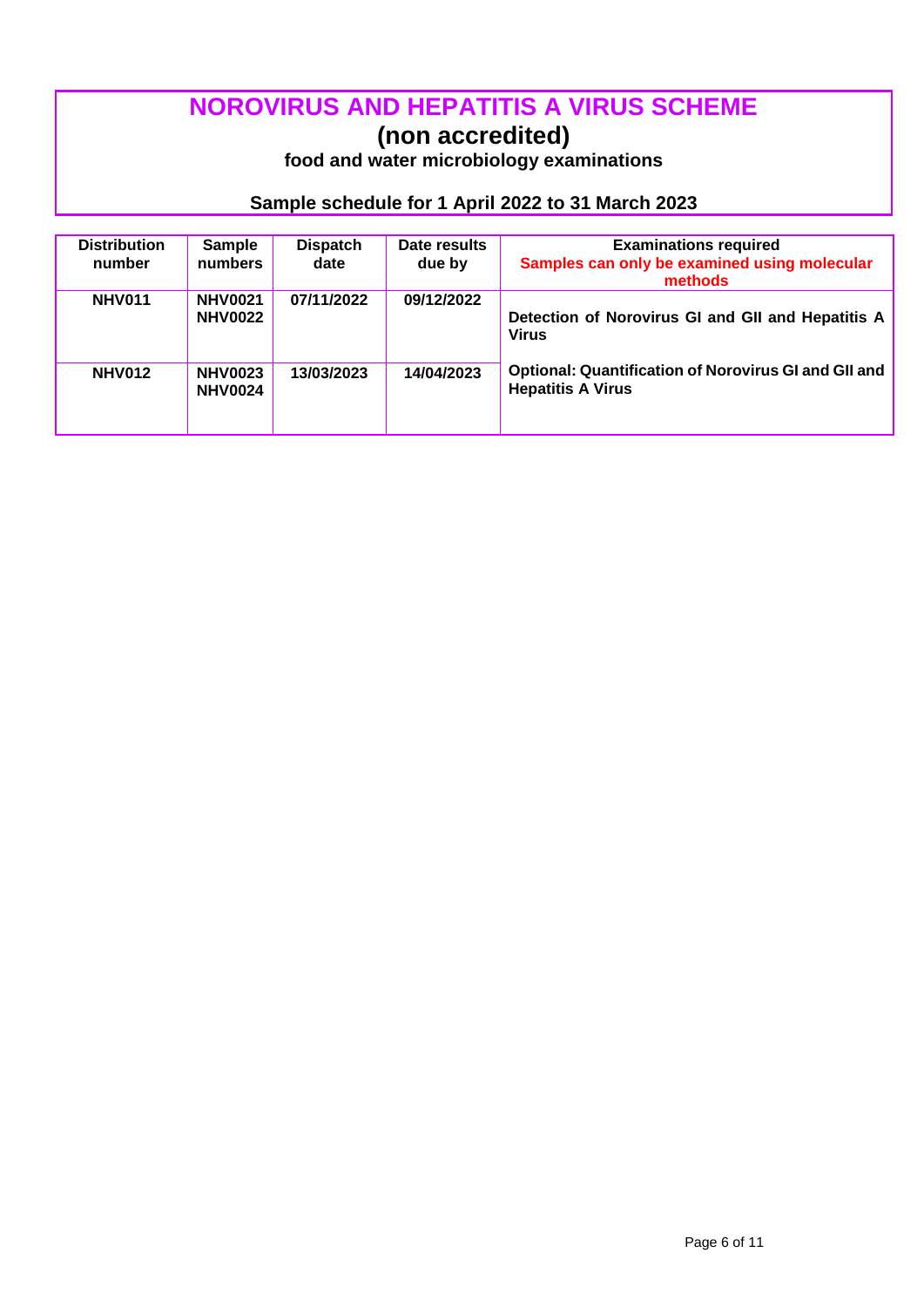## *LEGIONELLA* **ISOLATION SCHEME**

**water microbiology examinations**

#### **Sample schedule for 1 April 2022 to 31 March 2023**

| <b>Distribution</b><br>number | <b>Sample</b><br>numbers | <b>Dispatch</b><br>date | Date<br>results<br>due by | <b>Examinations and enumerations required</b><br>per litre |
|-------------------------------|--------------------------|-------------------------|---------------------------|------------------------------------------------------------|
| G126                          | G126A<br>G126B           | 04/04/2022              | 13/05/2022                |                                                            |
| G127                          | G127A<br>G127B           | 06/06/2022              | 15/07/2022                | Detection, enumeration and identification of               |
| G128                          | G128A<br>G128B           | 03/10/2022              | 11/11/2022                | Legionella spp.                                            |
| G129                          | G129A<br>G129B           | 09/01/2023              | 17/02/2023                |                                                            |

# *LEGIONELLA* **MOLECULAR SCHEME**

**water microbiology examinations**

| <b>Distribution</b><br>number | <b>Sample</b><br>numbers | <b>Dispatch</b><br>date | Date results<br>due by | <b>Examinations and enumerations required</b><br>per litre<br>Samples can only be examined using molecular<br>methods |
|-------------------------------|--------------------------|-------------------------|------------------------|-----------------------------------------------------------------------------------------------------------------------|
| <b>LM11</b>                   | LM11A<br>LM11B           | 01/08/2022              | 09/09/2022             | Detection and quantification of Legionella spp.                                                                       |
| <b>LM12</b>                   | LM12A<br>LM12B           | 20/02/2023              | 31/03/2023             |                                                                                                                       |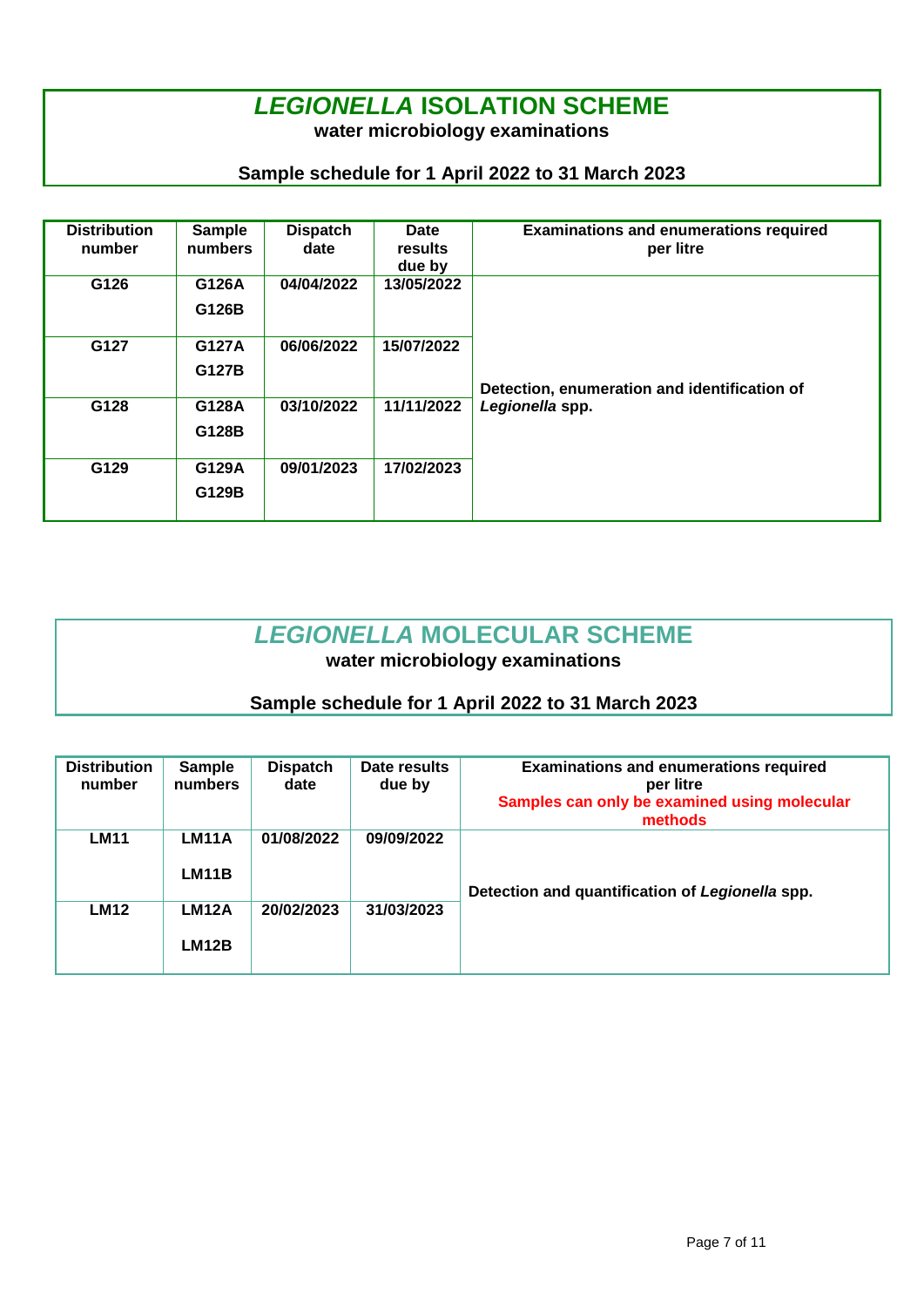### **RECREATIONAL AND SURFACE WATER SCHEME**

**water and environmental microbiology examinations**

| <b>Distribution</b><br>number | <b>Sample</b><br>numbers     | <b>Dispatch</b><br>date | Date results<br>due by | <b>Examinations and enumerations required</b><br>Salmonella spp. per litre<br>Colony count per 1mL<br>All other counts are per 100mL                                                                                                        |
|-------------------------------|------------------------------|-------------------------|------------------------|---------------------------------------------------------------------------------------------------------------------------------------------------------------------------------------------------------------------------------------------|
| S105                          | <b>S105A</b><br><b>S105B</b> | 04/04/2022              | 06/05/2022             | river, lake or stream waters:<br><b>Coliform bacteria</b><br>Escherichia coli<br><b>Enterococci</b><br><b>Faecal coliform</b><br><b>Clostridium perfringens</b><br>Salmonella spp. detection                                                |
| S106                          | <b>S106A</b><br><b>S106B</b> | 06/06/2022              | 08/07/2022             | swimming pool / hydrotherapy pool waters:<br>Coagulase-positive staphylococci<br><b>Coliform bacteria</b><br>Escherichia coli<br><b>Enterococci</b><br>Pseudomonas aeruginosa<br><b>Total staphylococci</b><br>Colony count (37°C/24 hours) |
| <b>S107</b>                   | <b>S107A</b><br><b>S107B</b> | 01/08/2022              | 02/09/2022             | marine (bathing beach) waters:<br>Escherichia coli<br><b>Enterococci</b><br>Salmonella spp.                                                                                                                                                 |
| S108                          | <b>S108A</b><br><b>S108B</b> | 03/10/2022              | 04/11/2022             | river, lake or stream waters:<br><b>Coliform bacteria</b><br>Escherichia coli<br><b>Enterococci</b><br><b>Faecal coliforms</b><br><b>Clostridium perfringens</b><br>Salmonella spp.                                                         |
| S109                          | <b>S109A</b><br><b>S109B</b> | 09/01/2023              | 10/02/2023             | swimming pool / hydrotherapy pool waters:<br>Coagulase-positive staphylococci<br><b>Coliform bacteria</b><br>Escherichia coli<br><b>Enterococci</b><br>Pseudomonas aeruginosa<br><b>Total staphylococci</b><br>Colony count (37°C/24 hours) |
| S110                          | <b>S110A</b><br><b>S110B</b> | 20/02/2023              | 24/03/2023             | marine (bathing beach) waters:<br>Escherichia coli<br><b>Enterococci</b><br>Salmonella spp.                                                                                                                                                 |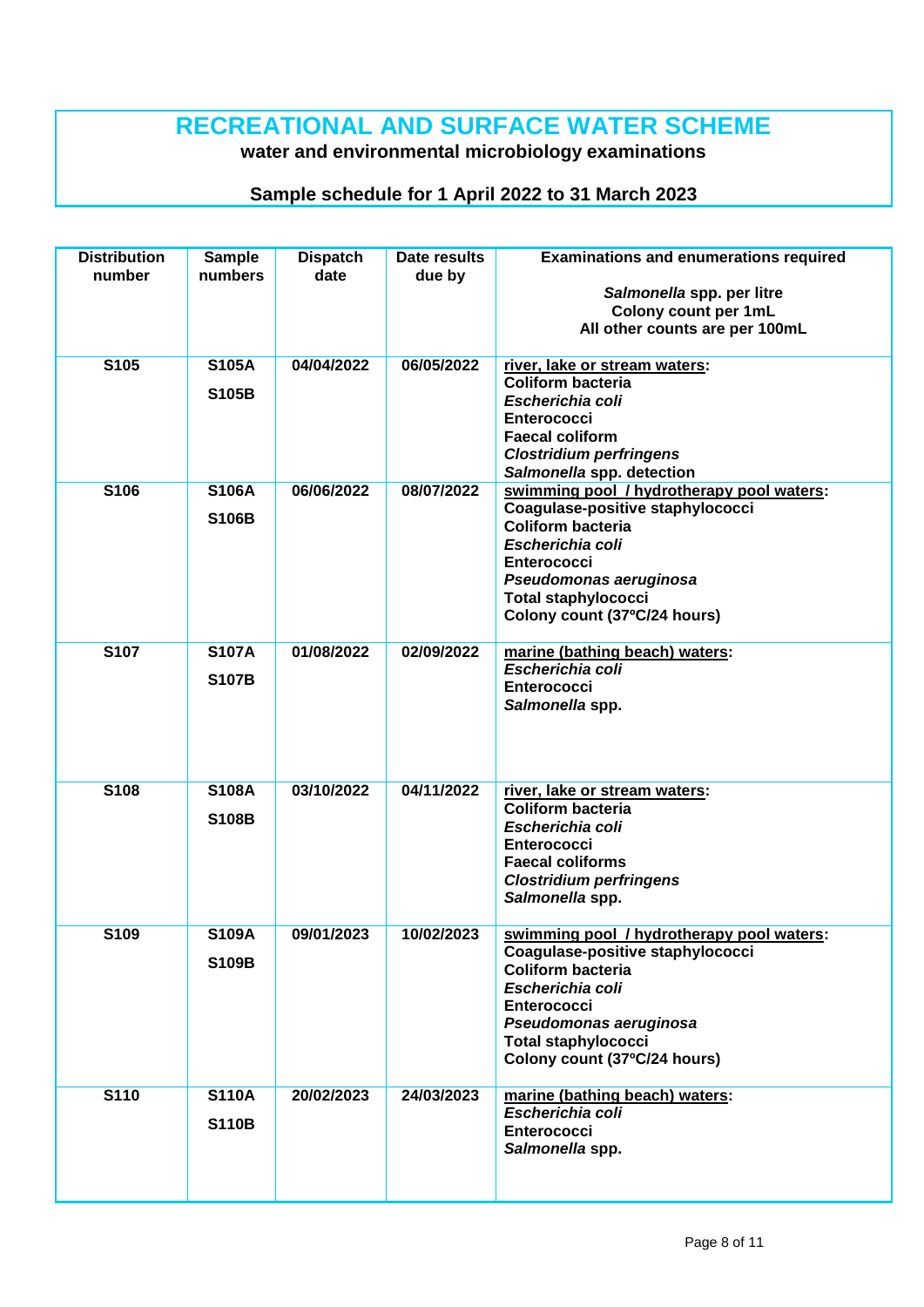#### **DRINKING WATER SCHEME water microbiology examinations**

#### **Sample schedule for 1 April 2022 to 31 March 2023**

| <b>Distribution</b><br>number | <b>Sample</b><br>numbers     | <b>Dispatch</b><br>date | Date results<br>due by | <b>Examinations and enumerations required</b><br>Colony count per 1mL<br>All other counts are per 100mL<br>Up to three sets of results can be reported |
|-------------------------------|------------------------------|-------------------------|------------------------|--------------------------------------------------------------------------------------------------------------------------------------------------------|
| <b>W202</b>                   | <b>W202A</b><br><b>W202B</b> | 04/04/2022              | 06/05/2022             |                                                                                                                                                        |
| <b>W203</b>                   | <b>W203A</b><br><b>W203B</b> | 06/06/2022              | 08/07/2022             |                                                                                                                                                        |
| <b>W204</b>                   | <b>W204A</b><br><b>W204B</b> | 01/08/2022              | 02/09/2022             | Coliform bacteria<br>Escherichia coli<br><b>Enterococci</b><br><b>Clostridium perfringens</b>                                                          |
| <b>W205</b>                   | <b>W205A</b><br><b>W205B</b> | 03/10/2022              | 04/11/2022             | Pseudomonas aeruginosa<br>Colony count (37°C/48 hours)<br>Colony count (22°C/72 hours)                                                                 |
| <b>W206</b>                   | <b>W206A</b><br><b>W206B</b> | 09/01/2023              | 10/02/2023             |                                                                                                                                                        |
| <b>W207</b>                   | <b>W207A</b><br><b>W207B</b> | 20/02/2023              | 24/03/2023             |                                                                                                                                                        |

#### **BOTTLED AND MINERAL WATER SCHEME water and food microbiology examinations**

| <b>Distribution</b><br>number | Sample<br>numbers       | <b>Dispatch</b><br>date | Date results<br>due by | <b>Examinations and enumerations required</b><br>Sporulated sulphite-reducing anaerobes per 50mL<br>Colony count per 1mL<br>All other counts are per 250mL |
|-------------------------------|-------------------------|-------------------------|------------------------|------------------------------------------------------------------------------------------------------------------------------------------------------------|
| <b>BMW29</b>                  | BMW29A<br>BMW29B        | 04/04/2022              | 29/04/2022             | Coliform bacteria<br>Escherichia coli                                                                                                                      |
| <b>BMW30</b>                  | BMW30A<br><b>BMW30B</b> | 01/08/2022              | 26/08/2022             | <b>Enterococci</b><br>Pseudomonas aeruginosa<br>Sporulated sulphite-reducing anaerobes<br>Colony count (37°C/24 hours)                                     |
| <b>BMW31</b>                  | BMW31A<br>BMW31B        | 09/01/2023              | 03/02/2023             | Colony count (22°C/72 hours)                                                                                                                               |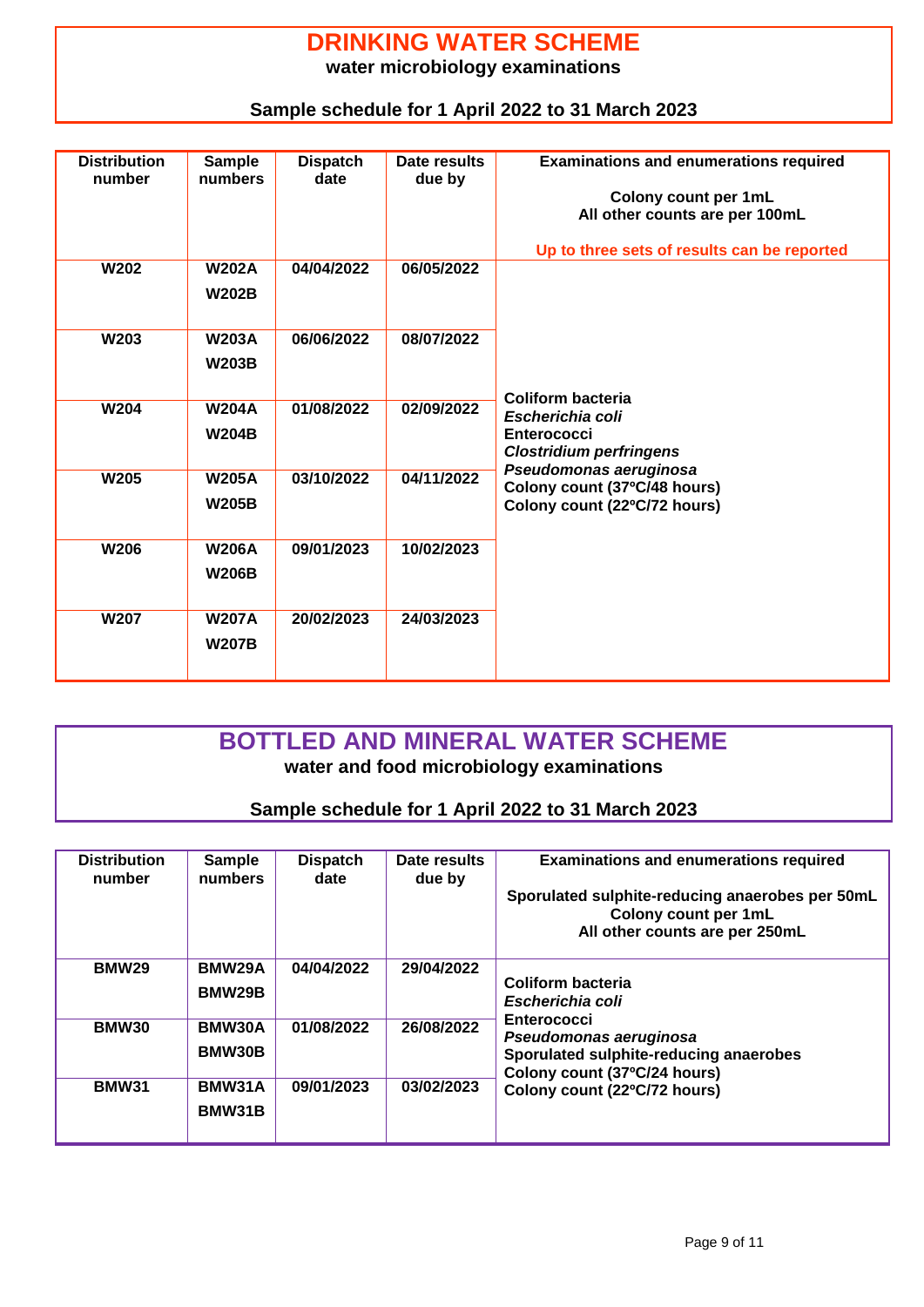### **HOSPITAL WATERS**

#### **ENDOSCOPE RINSE WATER SCHEME water microbiology examinations**

#### **Sample schedule for 1 April 2022 to 31 March 2023**

| <b>Distribution</b><br>number | Sample<br>numbers            | <b>Dispatch</b><br>date | Date results<br>due by | <b>Examinations and enumerations required</b>           |
|-------------------------------|------------------------------|-------------------------|------------------------|---------------------------------------------------------|
|                               |                              |                         |                        | All counts are per 100mL                                |
|                               |                              |                         |                        | Up to three sets of results can be reported             |
| <b>EW30</b>                   | <b>EW30A</b><br>EW30B        | 04/04/2022              | 29/04/2022             | Total viable counts (28°C - 32°C for 5 days)            |
| <b>EW31</b>                   | <b>EW31A</b><br><b>EW31B</b> | 01/08/2022              | 26/08/2022             | Pseudomonas aeruginosa<br><b>Selected distribution:</b> |
| <b>EW32</b>                   | <b>EW32A</b><br><b>EW32B</b> | 09/01/2023              | 03/02/2023             | Yeasts/moulds (EW32)                                    |

#### *MYCOBACTERIUM* **SPP***.* **IN WATER SCHEME water microbiology examinations**

| <b>Distribution</b><br>number | <b>Sample</b><br>numbers | <b>Dispatch</b><br>date | Date results<br>due by | <b>Examinations and enumerations required</b> |
|-------------------------------|--------------------------|-------------------------|------------------------|-----------------------------------------------|
|                               |                          |                         |                        | All levels are per 100mL                      |
| <b>MY011</b>                  | <b>MY011A</b>            | 04/04/2022              | 24/06/2022             | <b>Endoscope rinse water</b>                  |
|                               | <b>MY011B</b>            |                         |                        |                                               |
| <b>MY012</b>                  | <b>MY012A</b>            | 06/06/2022              | 26/08/2022             | Heater cooler water                           |
|                               | <b>MY012B</b>            |                         |                        |                                               |
| <b>MY013</b>                  | <b>MY013A</b>            | 03/10/2022              | 23/12/2022             | <b>Endoscope rinse water</b>                  |
|                               | <b>MY013B</b>            |                         |                        |                                               |
| <b>MY014</b>                  | <b>MY014A</b>            | 09/01/2023              | 31/03/2023             | Heater cooler water                           |
|                               |                          |                         |                        |                                               |
|                               | <b>MY014B</b>            |                         |                        |                                               |